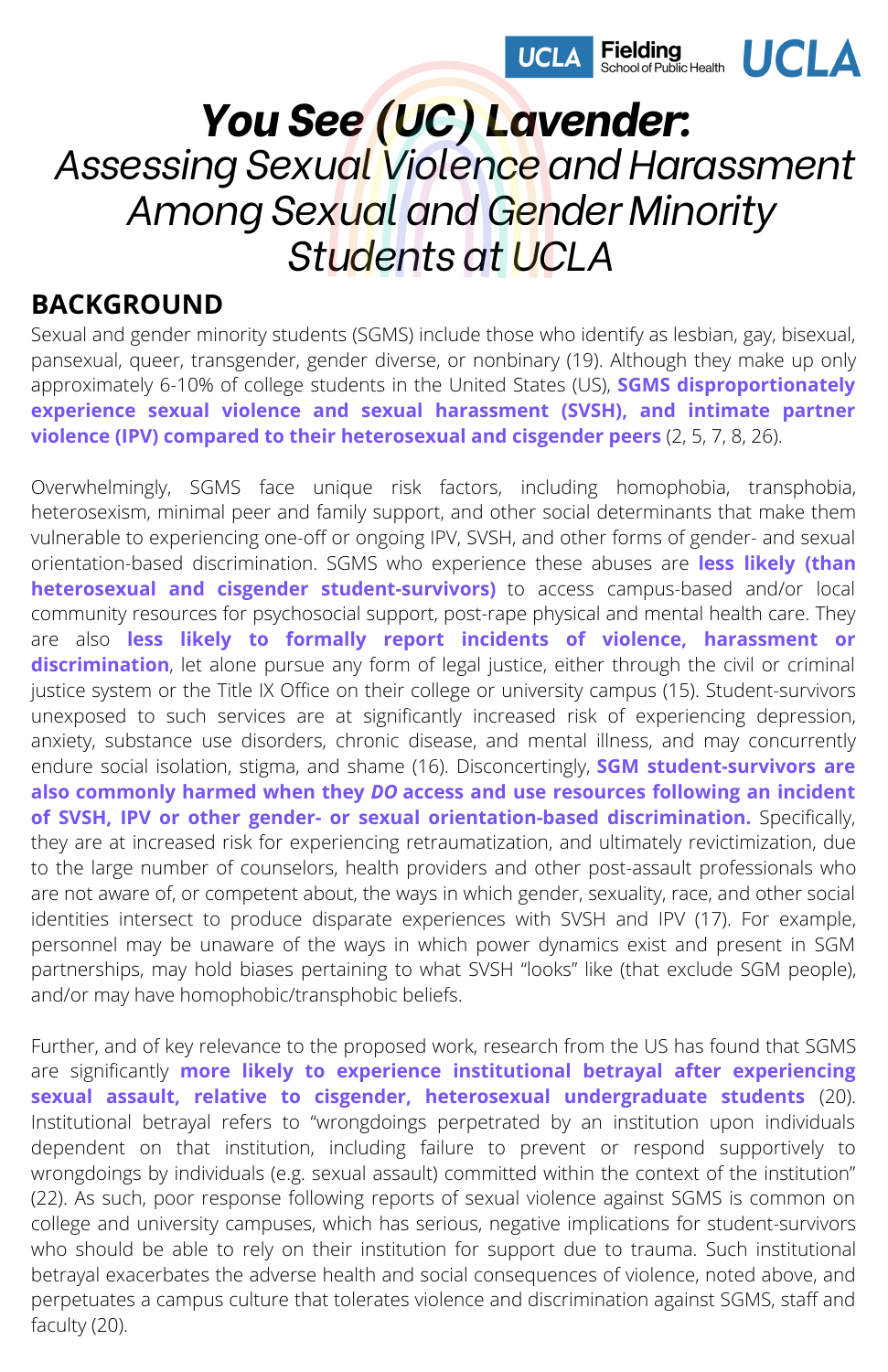

### **BACKGROUND CONT.**

In contrast to institutional betrayal, research has found that **strong community engagement and outreach programs that cultivate a supportive environment for SVSH survivors can significantly reduce adverse mental health and increase access to, and engagement with, institutional and social support systems** (16). Furthermore, students who perceive higher campus readiness to address SVSH and IPV experience a more positive campus climate and a greater sense of community, overall (7). SGMS who interact with affirming and inclusive providers and counselors additionally report feeling acknowledged, safer, and more welcomed, and students that feel represented and affirmed by the campus community, generally, are more likely to utilize service (16, 7). Where does this leave UCLA? The answer is that we don't really know.

Per system-level policy [\(https://policy.ucop.edu/doc/4000385/SVSH](https://policy.ucop.edu/doc/4000385/SVSH)), the University of California, Los Angeles (UCLA) implements a multicomponent approach to addressing SVSH. This includes, but is not limited to, mandatory education and training on sexual violence issues and prevention for new students, a campus-based Campus Assault Resources & Education (CARE) Office, and a Title IX Office where neutral investigation and adjudication services are offered to both parties throughout the entire process. **Despite availability of these services, our previous research at UCLA, UC San Diego, and UC Santa Barbara suggests only half of undergraduate students were aware that CARE and Title IX exist** (3). Among students who *did* know of the SVSH services, two of the most commonly reported barriers for using them were a belief they were not tailored to meet the needs of vulnerable and marginalized groups (including SGMS) and past negative experiences (13). Further, apart from students in Greek life and athletics (who receive ongoing harm reduction training), most students did not remember much about (or that they participated in) SVSH prevention education (3, 13).

**Students who** *did* **recall these trainings felt that the curricula was mostly or entirely created on a gender binary and thus felt the teachings were ineffective for understanding sexual and intimate relationships or preventing related harms among SGMS** (13). Especially given that IPV, already experienced by SGMS to a greater degree than heterosexual individuals, has increased during COVID-19 stay at home orders, it is vital to understand the extent to which students are aware of campus SVSH resources, feel represented in campus-based prevention and survivor services, and feel heard and included in conversations that aim to improve such resources (11).



To respond to gaps in ensuring the safety and well-being of all students and members of the UCLA community, **we propose an innovative 12-month study to assess SGMS' experiences of SVSH, including the process of reporting incidents to oncampus services. We will examine the extent to which UCLA provides accessible, gender affirming, and inclusive SVSH resources and services for the SGMS community.**

Findings will inform recommendations for improved SVSH prevention and response policies and programs that holistically protect and promote the well-being of SGMS students and student-survivors.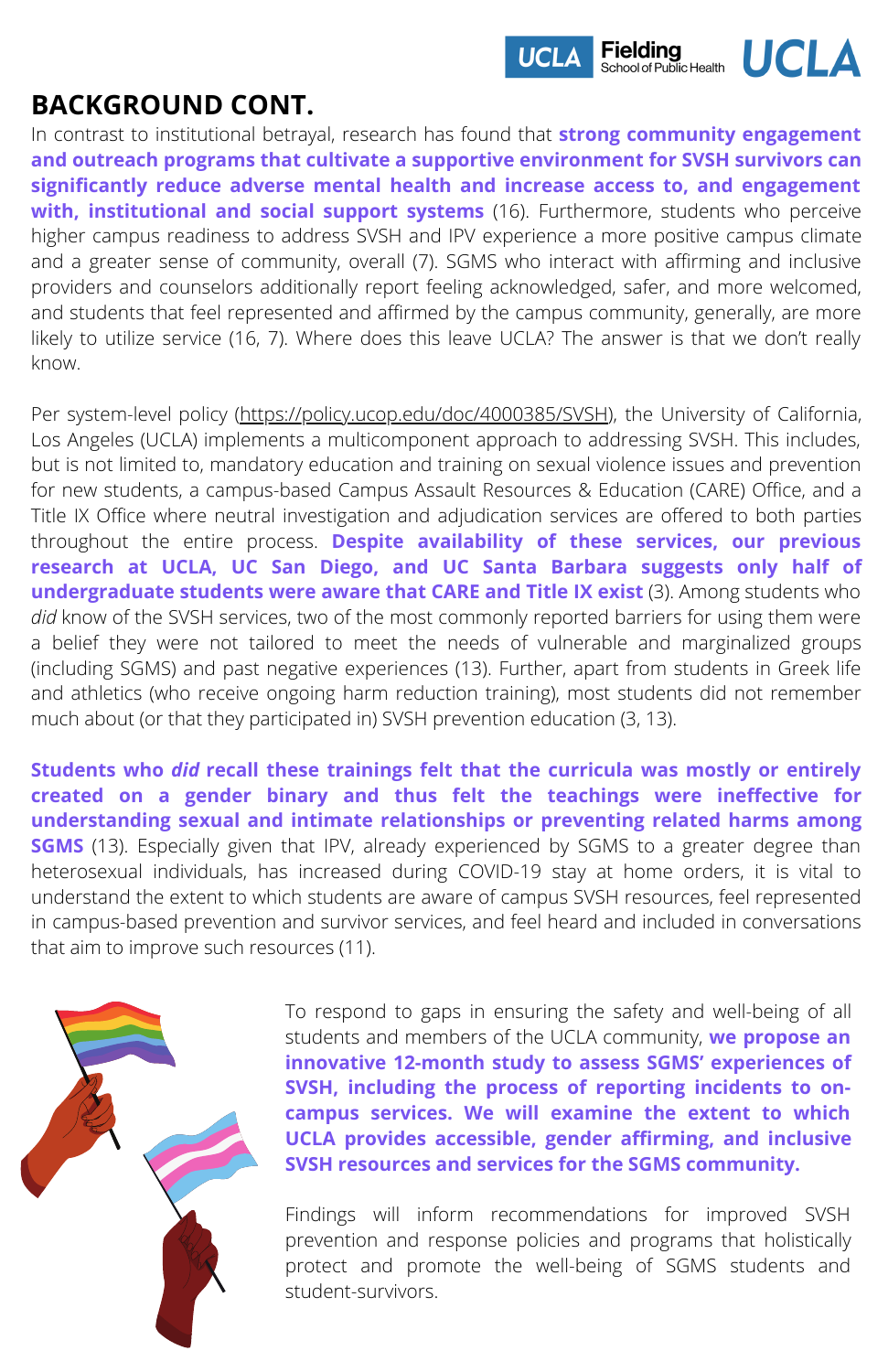### **WHY LAVENDER?**

The color lavender holds historical significance for resistance and empowerment in the LGBTQ+ community, and the community's fight for visibility, representation, justice, and equity. While it is a contemporary symbol for authenticity in the US and on the University of California's (UCLA's) campus (Lavender Graduation, Lavender Health Alliance, etc.), lavender also represents how the history of hatred and violence— stemming from the pink triangles that gay men were forced to wear in the concentration camps and the black triangles signifying lesbians as political prisoners in Nazi Germany— has been reclaimed as a symbol for pride and community.

**Fielding** 

School of Public Health

**UCLA** 

**UCLA** 

In seeing lavender, we are also witnessing a reminder of how discrimination, violence, and hatred fortified modern LGBTQ+ communities, which places violence central to our understanding of reclamation, pride, and community building. In other words, **while you may just see the color lavender, we see a history of empowerment and resilience in the face of violence, and opportunities for growth.** In this study, we hope to articulate the experiences of the UCLA LGBTQ+ community and produce more trauma-informed, survivor-centered policies and programs to create a safe, inclusive, and affirming campus for all students.

### **PROPOSED APPROACH**

The proposed study will leverage the infrastructure of the *UC Speaks Up* study which assessed the climate for SVSH prevention at UCLA, UC San Diego, and UC Santa Barbara (23). We will also draw on other emerging scholarship on college-level SVSH prevention and response efforts.

Our research methods are informed by **intersectional, community-led frameworks and guided by trauma-informed and survivor-centered principles**. By design, we will follow a sequential, mixed-methods approach, beginning with a study preparation and planning phase, followed by a quantitative survey (findings from which will be used to refine qualitative guides to be used) for in-depth interviews.

**Quantitative Survey:** We will conduct an online survey with 250 undergraduate SGMS to assess general perceptions of and experiences with discrimination and SVSH at UCLA; inclusivity of UCLA services and resources, generally; perceived SGMS-specific SVSH risk and protective factors; and attitudes surrounding violence and institutional betrayal.

**In-depth Qualitative Interviews:** We propose to conduct up to 30 in-depth interviews (IDIs) with SGMS who have experienced SVSH during their time at UCLA, stratified by class year. IDIs will be done in-person using semi-structured guides with open-ended questions that allow for conversational inquiry about the research questions. Participants will be asked about their knowledge of, experience(s) with, and perceptions surrounding campus-based reporting and counseling services. Additionally, these interviews will explore SGMS' decision to, and experiences with, reporting to on-campus services, such as Counseling and Psychological Services (CAPS), CARE, and Title IX, if applicable. Probes will be used to elicit additional information or clarify responses. All participants will receive a \$50 Visa gift card in compensation for their time. IDIs typically last 60-90 minutes and allow for one-on-one discussion, providing space for participants to share personal perspectives and experiences. All IDIs will be audio recorded with written consent from all participants.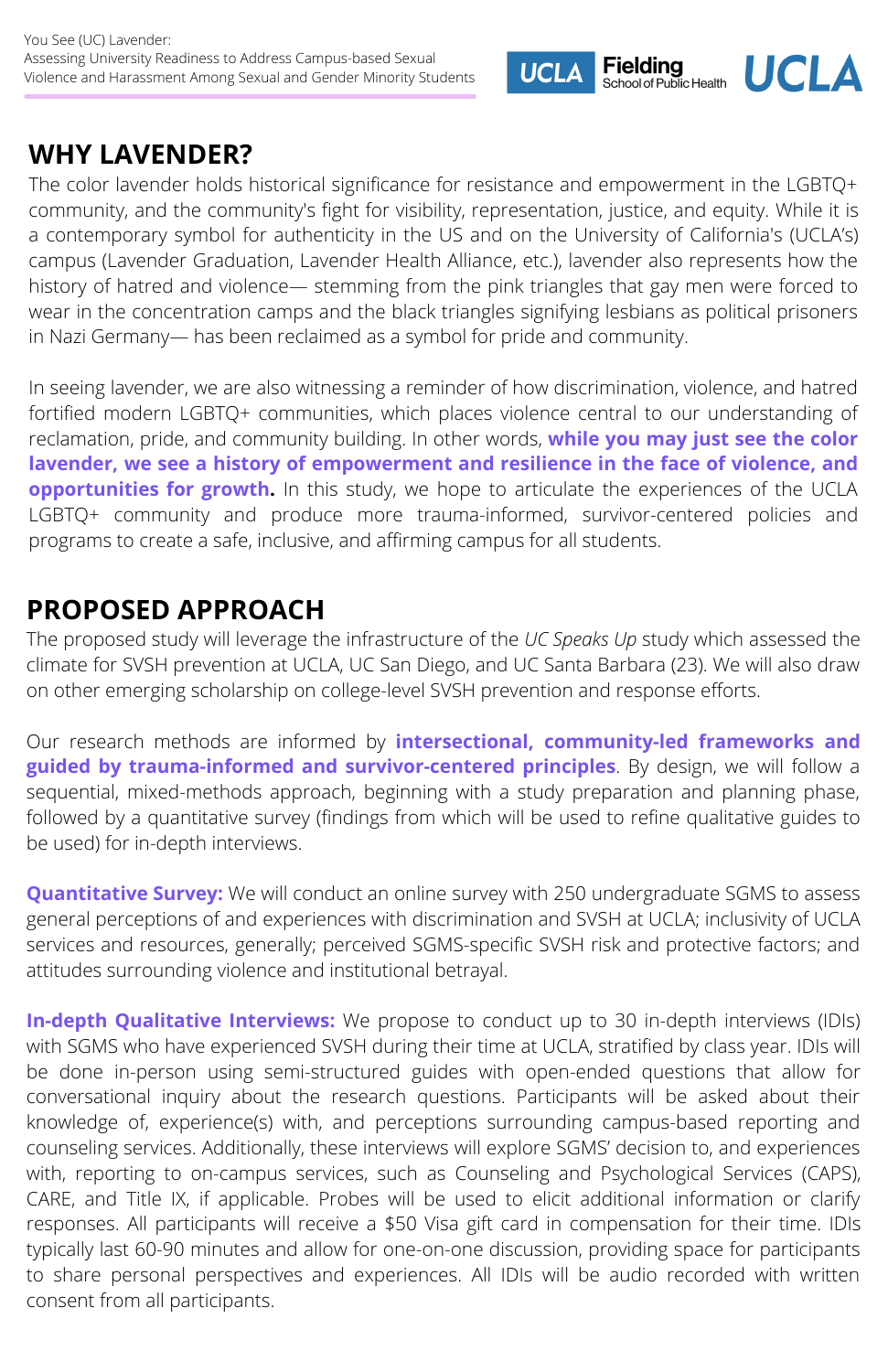# **OPPORTUNITY AND RELEVANCE**

UCLA has sponsored research in LGBTQ+ studies for more than 50 years and is home to over 20 LGBTQ+ organizations that work together to organize, build community, and advocate for SGM students (25). While UCLA is a leader in these respects, SGMS still face significant and disproportionate rates of SVSH on university campuses, as compared to their peers who are heterosexual and cisgender. Additionally, SGM university students in the U.S. who remained in hostile home environments during the pandemic reported greater feelings of isolation, poorer mental health outcomes, lower academic performance, and greater feelings of rejection (11). **As UCLA students return to campus, it is vital to understand the extent to which students are aware of campus SVSH resources, feel represented in campus-based prevention and survivor services, and feel heard and included in conversations that aim to improve such resources.** UCLA has the unique opportunity to listen to the needs of LGBTQ+ students in order to address potential gaps in sexual violence prevention and reporting. This will ensure that SGMS experience a positive and affirming school and learning environment.

**UCLA** 

### **RESEARCH QUESTIONS**

- *In what ways do UCLA students and recent graduates who identify as SGM experience* 1. *discrimination and SVSH during their time at UCLA?*
- *To what extent do SGMS know and trust campus reporting services and survivor resources? Do* 2. *experiences engaging with campus-based services reveal institutional betrayal (e.g. are they perceived to be inclusive, competent, and supportive of SGMS)?*
- *How does race/ethnicity, socioeconomic status, disability, and other social determinants intersect* 3. *with sexual orientation and gender identity and influence reporting and help-seeking behaviors following an incident of SVSH?*
- *What recommendations do SGMS survivors and allies have for improving prevention education;* 4. *SVSH health, safety and survivor programs/policies/resources; and Title IX reporting procedures at UCLA?*

### **POTENTIAL IMPACTS OF FINDINGS**

Findings will be utilized to generate research and policy briefs and recommendations regarding:

- The acceptability of Title IX as a reporting service among SGM student-survivor at UCLA 1.
- The feasibility and desire for other forms of support and informal reporting among student-2. survivors, including peer-to-peer healing spaces
- The ways in which competency trainings can be strengthened to centralize SGM student 3. needs and experiences
- Methods to strengthen cross-campus collaborations (e.g. integrating LGBTQ Centers across 4. UCs and other LGBTQ+ centered spaces) in increasing the inclusivity and competence of existing student support networks.

## **FOR MORE INFORMATION**

Email UC Speaks Up: lgbtq.ucspeaksup@gmail.com

Or contact one of our student leads:

Shirelle Mizrahi: shmizrah@g.ucla.edu Sean Sugai: seansugai23@g.ucla.edu



Fielding<br>School of Public Health UCLA